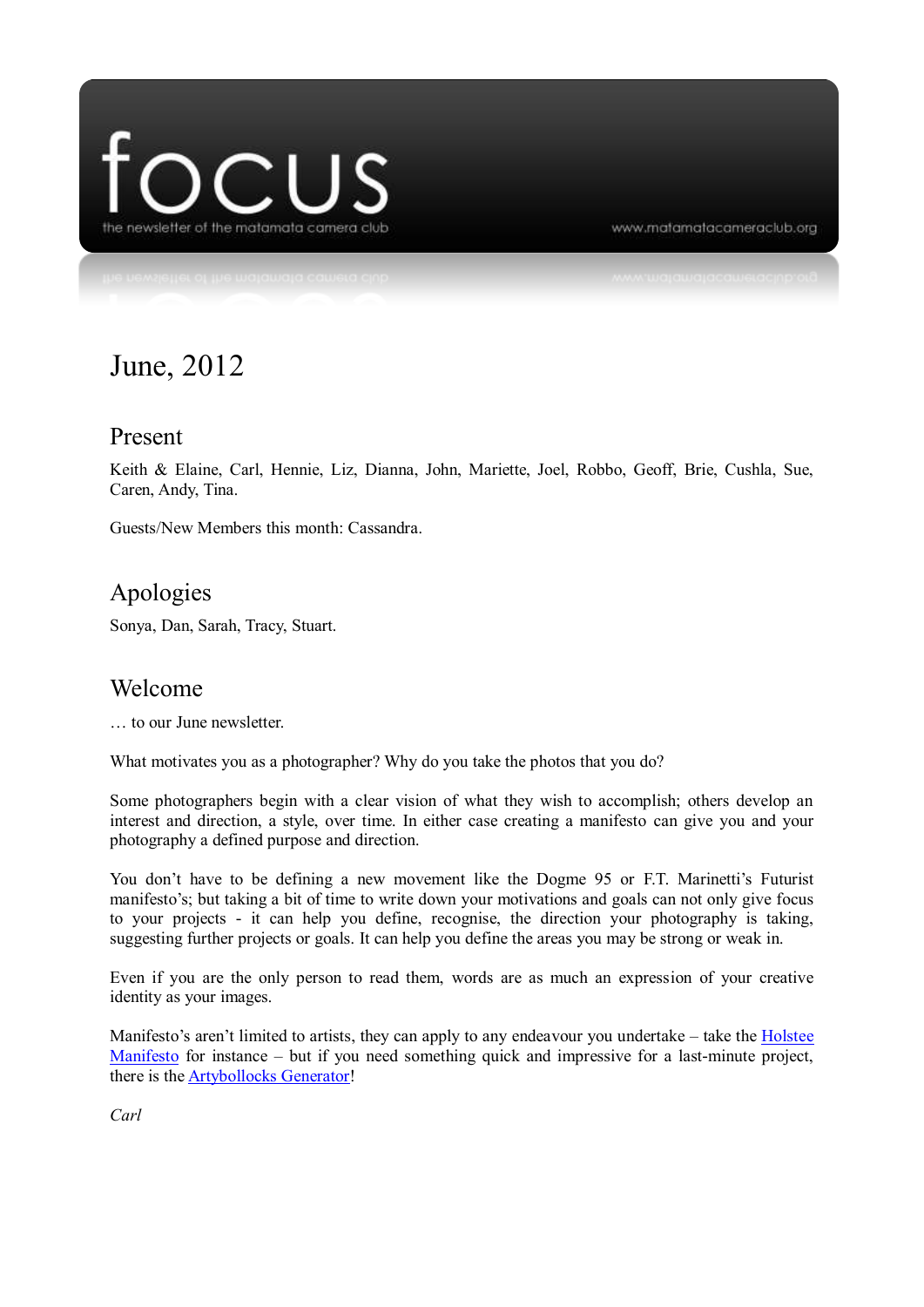## From The President's Desk

#### Hi Everyone

Not much this month I am afraid, with gardening, work nearly every weekend, and winter well underway, time has flown by. Any way the next theme is one leaf, so I hope you all have made an effort to capture some of the wonderful images of coloured leaves and made use of the fantastic late sunlight. Now that I have got my camera out, most of the leaves have blown away!

July 1st is FiveWays, I encourage you to support Rotorua this year. If anyone wants to car pool let me know.

So until next meeting get out and take lots of photos, but most of all enjoy yourselves.

*Keith.*

## 5Ways 2012

The 5Ways day in Rotorua is on the 1<sup>st</sup> July. Time to think about 'car-pooling'. If you're going and have spare seats, or want to go and need a ride, please contact Keith. Entry on the day will be \$12 plus bring some cash for the raffles and sales table.

## Aliah Jan Workshop

We have been fortunate to secure the skills of Aliah Jan FPSNZ who will run a workshop for us on producing AV's, and the use of Lightroom for processing images. This will include a shoot in the afternoon and some sort of group dinner (to be decided, maybe fish & chips?)

Aliah will be partnered with her friend Leonie who will run a small section on pinhole photography.

Note: you can purchase Holga Pinhole lenses for digital cameras on TradeMe for about \$30, or the club may order-in some body-cap pinhole lenses which would be around US\$45. We'll discuss this more at the next meeting.

## Photography Workshops in Hamilton

ArtsPost Galleries and Shop, Hamilton, 27 May – 22 July. One-day photography workshops, each 9:00am – 4:00pm, cost (I think) is around \$120 per workshop;

- Beyond Auto - Take manual control of your camera - 27 May;

- Digital Black and White Photography Capture and processing 17 June;
- Compact Cameras Progress past point and shoot 7 July;
- Travel Photography Dramatically improve your images 22 July.

Tuition by award-winning photographers in the technical and creative basics will help students to understand their cameras better and enable them to take visually stronger photos. Email: [creative.works@xtra.co.nz.](mailto:creative.works@xtra.co.nz)

## Karl Taylor Online Photography Course (Free!)

English photographer Karl Taylor offers a 14-part free online photography course that is well worth everyone having a look. It's presented in a mix of .pdf's and online videos from one of the best, simple explanations of light, through to maintaining your tripod.

Of course this is a prelude to you hopefully buying one of his DVD-based courses, but you can learn a lot just by working through the free tutorials. Check it out at <http://www.karltaylorphotography.co.uk/free-photography-tips-tutorials.htm>